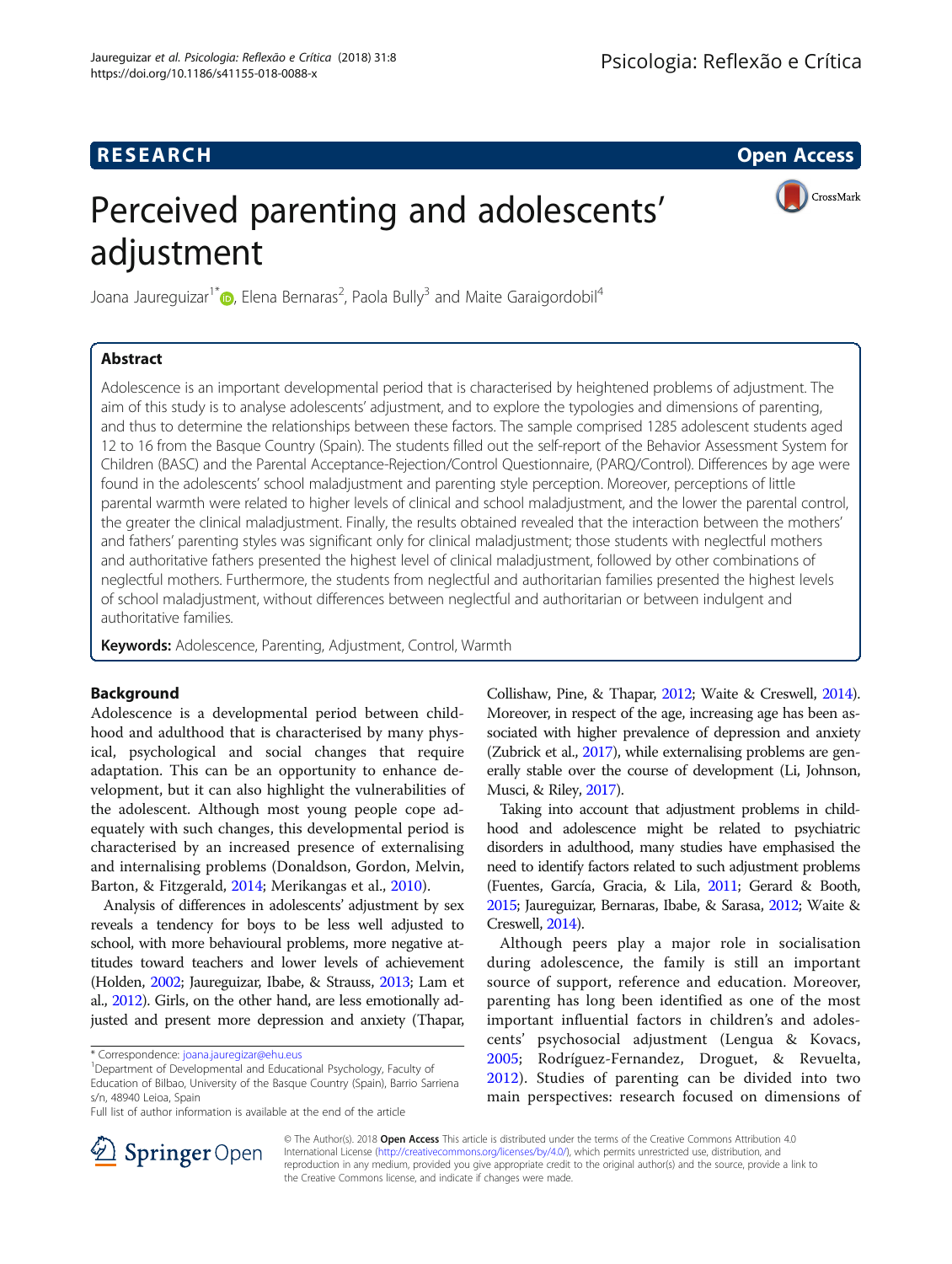parenting and research focused on typologies (Darling & Steinberg, [1993;](#page-9-0) O'Connor, [2002\)](#page-10-0).

Two main dimensions of parenting behaviour have been studied: warmth and control. Warmth is defined as involvement and the expression of positive affect, regard and concern by parents and/or other primary caregivers (Rohner & Khaleque, [2005\)](#page-10-0). Studies have identified a significant link between parental warmth and the positive adjustment of adolescents (Barber, Stolz, & Olsen, [2005;](#page-9-0) Heider, Matschinger, Bernet, Alonso, & Angermeyer, [2006](#page-9-0)). In this respect, Rohner and Khaleque [\(2005\)](#page-10-0) reported that up to 26% of the variability of children's psychological adjustment could be accounted for by their perceptions of acceptance or rejection by the primary caregivers. By contrast, clinical and community studies have found that lower parental support is related to greater depression and anxiety among adolescents (Johnson & Greenberg, [2013](#page-9-0); Sheeber, Davis, Leve, Hops, & Tildesley, [2007;](#page-10-0) Yap, Pilkington, Ryan, & Jorm, [2014\)](#page-10-0), lower academic performance (Gerard & Booth, [2015](#page-9-0); Ratelle, Larose, Guay, & Senecal, [2005](#page-10-0)), weaker self-esteem (Fuentes et al., [2011\)](#page-9-0) and behavioural problems such as delinquency (Heaven, Newbury, & Mak, [2004](#page-9-0)) or substance use (Calafat, García, Juan, Becoña, & Fernández-Hermida, [2014\)](#page-9-0).

Research findings on the influence of parental control on adolescents' adjustment have been less consistent (Heider et al., [2006](#page-9-0); Kerr & Stattin, [2000\)](#page-9-0), probably due to the use of different conceptualisations of this construct, i.e. whether it is understood as behavioural or as psychological control. Behavioural control by parents is viewed as the extent to which they regulate or manage their children's behaviour, for instance by insisting on compliance with rules, demands or directives (Rohner & Khaleque, [2003](#page-10-0)). Several studies have observed positive relationships between parental control and adolescents' adjustment, due to the fact that such control implies knowledge of the child's whereabouts, activities and companions (Jacobson & Crockett, [2000;](#page-9-0) Kerr & Stattin, [2000\)](#page-9-0). However, when behavioural control becomes over-strict, the consequences for adolescents' emotional adjustment could be negative (Maccoby & Martin, [1983](#page-9-0)). The second conceptualisation, that of psychological control, describes intrusive parenting tactics (for example, guiltinduction or shaming) (Barber, [1996](#page-9-0)) that keep adolescents emotionally dependent on their parents, thus controlling behaviour and limiting the development of autonomy (Reitz, Decovic, & Meijer, [2006\)](#page-10-0) and adjustment across cultures (Soenens, Park, Vansteenkiste, & Mouratidis, [2012](#page-10-0)).

Studies of parenting typologies have traditionally adopted a two-dimensional framework (warmth or acceptance vs. control or strictness) with four types of parental socialisation style: authoritative (high in warmth and control), authoritarian (high in control but low in warmth), indulgent (high in warmth but low in control) and neglectful (low in warmth and in control) (Baumrind, [1991;](#page-9-0) Maccoby & Martin, [1983;](#page-9-0) Steinberg, Blatt-Eisengart, & Cauffman, [2006](#page-10-0)).

Using this distinction between styles of socialisation, various studies have analysed the relationship between these styles and children's adjustment/maladjustment coming to different conclusions. The neglectful style has been associated with problems of social adjustment (such as impulsivity, substance abuse, crime or child-toparent violence) and of personal adjustment (such as low self-esteem, anxiety or depression) (Gámez-Guadix, Jaureguizar, Almendros, & Carrobles, [2012;](#page-9-0) Milevsky, Schlechter, Netter, & Keehn, [2007](#page-10-0); Oliva, Parra, & Arranz, [2008](#page-10-0); Steinberg, [2001\)](#page-10-0). The authoritarian style, on the other hand, has been linked to emotional maladjustment (in the form of depression, low self-esteem or low self-confidence) (Garber, Robinson, & Valentiner, [1997](#page-9-0)). The indulgent style is associated with psychosocial problems (substance abuse, antisocial behaviour, etc.) (Adalbjarnardottir & Hafsteinsson, [2001;](#page-9-0) Steinberg et al., [2006\)](#page-10-0), and the authoritative style with higher levels of psycho-social adjustment (better self-esteem, good adjustment to school, satisfactory academic performance, psychological maturity and fewer behavioural problems) (Baumrind, [1997](#page-9-0); Im-Bolter, Zadeh, & Ling, [2013](#page-9-0); Kritzas & Grobler, [2005](#page-9-0); Pelegrina, García, & Casanova, [2002](#page-10-0)). However, many studies claim that equivalent outcomes are achieved in indulgent and authoritative families, and even that children raised in indulgent families may present higher levels of adjustment (Calafat et al., [2014](#page-9-0); Esteve, [2005;](#page-9-0) Gámez-Guadix et al., [2012](#page-9-0); García & Gracia, [2009,](#page-9-0) [2010](#page-9-0); López-Romero, Romero, & Villar, [2012](#page-9-0)). According to Musitu and García ([2001\)](#page-10-0), indulgent parents interact with their children as if they were mature and capable of self-control, consult with them about important household decisions and avoid the use of imposition and coercive measures of control.

A final issue that should be taken into account in considering the literature about relationships between parenting and adolescents' adjustment is that of the sex of the parents. The vast majority of studies on childhood and adolescent adjustment have focused on mother-children relationships, or on joint parenting. However, a few studies have considered these issues controlling by sex and have observed different effects of maternal and paternal parenting on children's adjustment (Hoeve, Dubas, Eichelsheim, van der Laan, Smeenk, et al., [2009;](#page-9-0) McKinney, Donnelly, & Renk, [2008\)](#page-9-0), although other studies have not found strong differences in this respect (Sheeber et al., [2007\)](#page-10-0).

Taking into account previous work in this field, and given the lack of a single conclusion, the aim of our study is to analyse adolescents' adjustment, and to explore the typologies and dimensions of parenting, and thus to determine the relationships between these factors. The following hypotheses are proposed: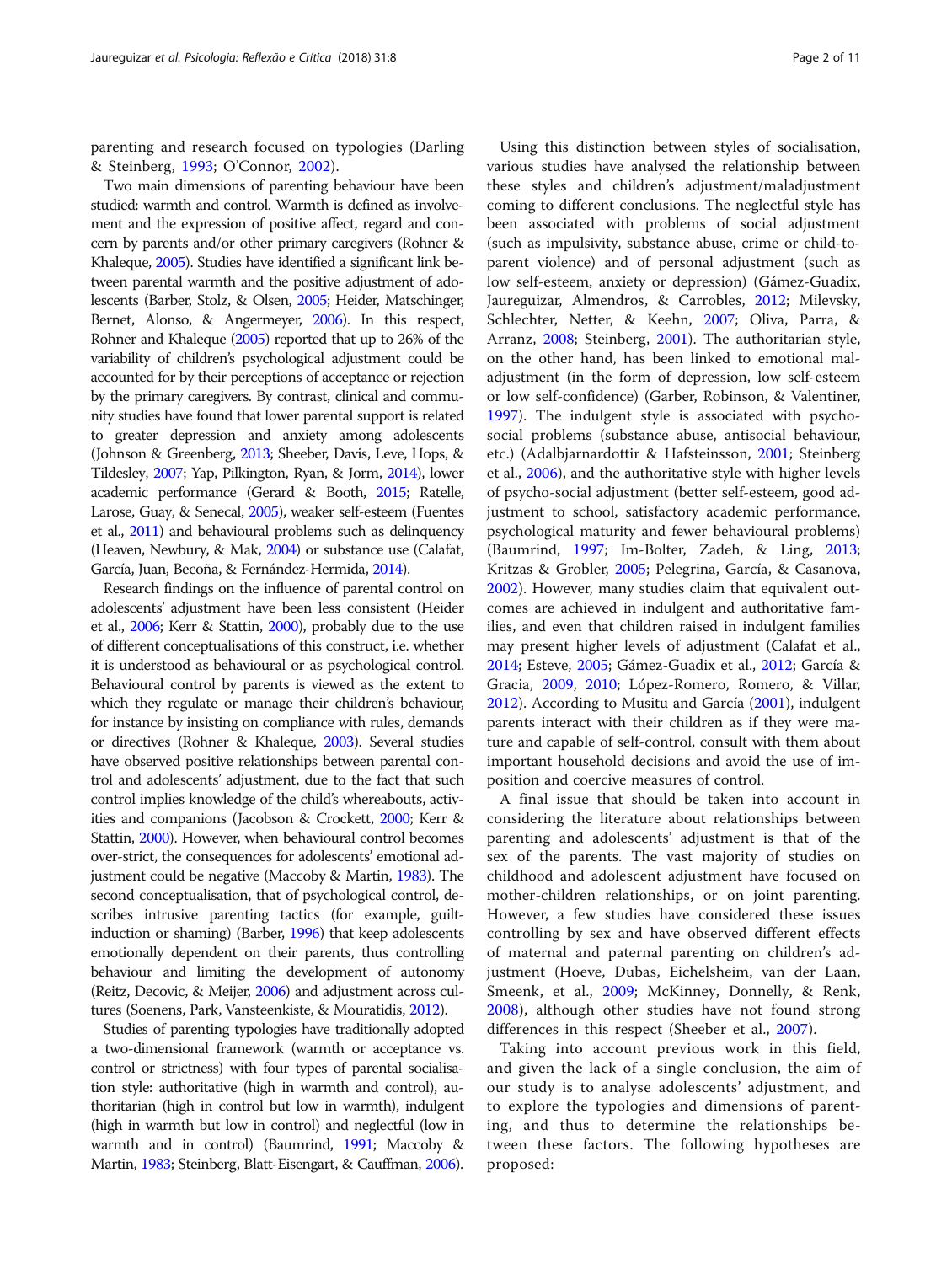Hypothesis 1: Maladjustment is more likely to occur when adolescents perceive low levels of warmth and acceptance from their parents.

Hypothesis 2: Maladjustment is more likely to occur when adolescents perceive low levels of control and supervision from their parents.

Hypothesis 3: Maladjustment is more likely to occur when adolescents perceive an authoritarian parenting style.

# Methods

# Sample and procedure

The sample was obtained through convenience sampling (Coolican, [1994\)](#page-9-0). In order to obtain a heterogeneous sample, we contacted both public and grant-assisted private schools and also made sure to include schools not only from the provincial capitals, but also from small towns and villages in the three provinces of the Basque Country (Spain). The sample consisted of 1285 adolescent students aged 12 to 16 years: 636 were girls (mean age = 13.73; SD  $= 1.59$ ) and 649 were boys (mean age  $= 13.72$ ; SD  $= 1.28$ ).

Before contacting the schools, the procedure was reviewed by the Ethics Committee for Research with Human Beings at the University of the Basque Country, which gave its approval for the study to be carried out.

In face-to-face interviews with head teachers, we explained the aims of the study, the procedures to be followed and the instrument to be used. Once a school had agreed to participate, the conditions were set for the students' families to receive the informed consent documents. Those families that allowed their children to take part returned the informed consent forms to the school, and we then proceeded to apply the instruments, which were applied in group format by members of the research team. The instructions for filling out the questionnaires were read aloud in the classroom and the students filled out the questionnaires in normal lesson time.

#### Measurement

# Behavior assessment system for children and adolescents (BASC) (Reynolds & Kamphaus, [1992](#page-10-0), Spanish adaptation by González, Fernández, Pérez, & Santamaría, [2004](#page-9-0), in its self-report version for adolescents aged 12 to 18 (S3)

The S3 personality self-report is an inventory composed of 185 statements, to which respondents are required to answer 'True' or 'False' (for example, 'I hate school'; 'No one understands me'). Four global dimensions are obtained from analysis of the replies made: personal adjustment, clinical maladjustment, school maladjustment and index of emotional symptoms. In the present study, only the dimensions of clinical and school maladjustment were explored. Clinical maladjustment is characterised as a general index of the distress reflected in clinical disorders and problems of internalisation. School maladjustment, on the

other hand, is a measure of generalised maladjustment in this environment (negative attitudes toward school personnel and the structure of the educational process in general), which is often accompanied by academic difficulties. Three categorizations are obtained from the results: no maladjustment ( $T_{\text{score}}$  < 60), at risk of maladjustment  $(T_{\text{score}} 60-69)$  and clinically significant maladjustment  $(T_{\text{score}} > 69)$ . The Cronbach's alpha scores for these two dimensions were satisfactory, at 0.94 for clinical maladjustment and 0.83 for school maladjustment.

# Parental acceptance-rejection/control questionnaire (PARQ/ Control)-Spanish version (Rohner, [1990](#page-10-0))

Two scales of this questionnaire were used: the Warmth/Affection Scale (Rohner, Saavedra, & Granum, [1978](#page-10-0)) and the Parental Control Scale (Rohner, [1989](#page-10-0); Rohner & Khaleque, [2003](#page-10-0)). The PARQ/Control, with its warmth/affection and control scales, assesses individual perceptions of warmth and parental control among children aged 7 years and over and adolescents. The warmth/affection and control scales consist of 20 and 13 items, respectively, to be assessed on a Likert scale of four possible answers: "Almost always true", "Sometimes true", "Rarely true", "Almost never true". Each item must be answered separately for the maternal and paternal relationships, to differentiate the results obtained for the mother and father (or guardians). The warmth/affection scale evaluates adolescents' perceptions of the love and affection received from their parents (or guardians): acceptance of their personality, interest in their activities and wellbeing, enjoying free time together, ability to comfort, console, praise, embrace or express their love through words and actions. The parental control scale, on the other hand, evaluates adolescents' perceptions of the behavioural control (permissiveness or strict control) exercised by their parents or guardians. The vast majority of the questionnaire items refer to the behaviour of parents, rather than their attitudes, to avoid possible difficulties in accounting for the relationship between attitudes and behaviour. The Cronbach's alpha scores for these two scales were satisfactory, at 0.94 for warmth/affection and 0.86 for parental control.

To obtain the four categories of parenting styles, the mothers' and fathers' scores for warmth and control were dichotomised (high vs. low) by the median (García & Gracia, [2010](#page-9-0); Lamborn, Mounts, Steinberg, & Dornbusch, [1991](#page-9-0)), such that parent's scoring low in warmth and control were classified as neglectful; low in warmth and high in control as authoritarian; high in warmth and low in control as indulgent; and high in warmth and control as authoritative.

#### Data analysis

First, the distributions of the severity levels and scores associated with clinical and school maladjustment were described using frequencies, means and standard deviations. To test differences by gender (male vs. female) and age (12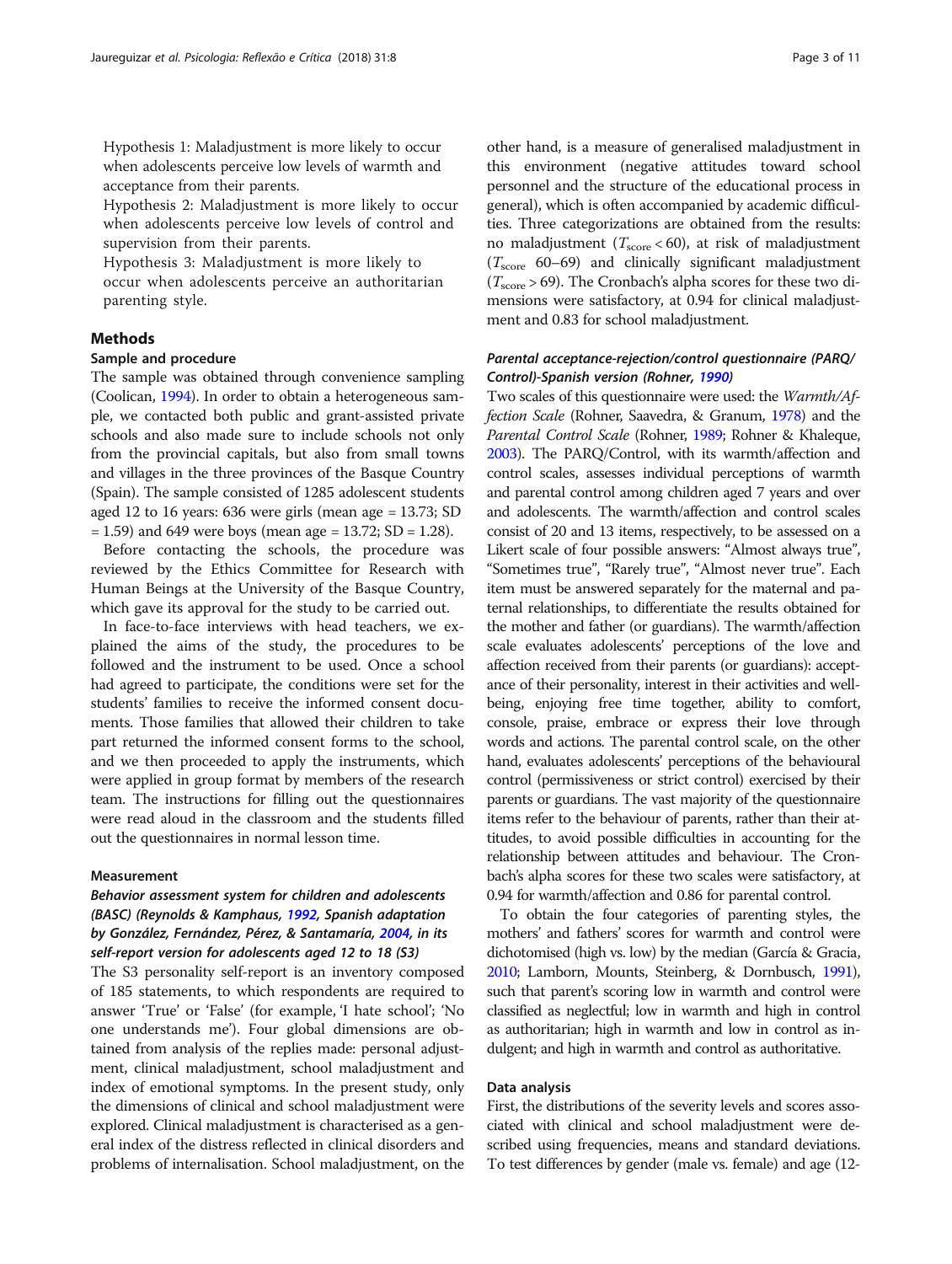year-olds; 13- to14-year-olds; and 15- to 16-year-olds) contingency tables, chi-square  $(\chi^2)$  and Cramer's  $V(V_{\text{Cramer}})$  as a measure of effect size in categorical variables and analysis of variance (ANOVA), post hoc tests of between-group comparisons (Tukey's HSD;  $HSD$ ) and Hedges'  $g$  ( $g$ ) in quantitative variables were used. The same procedure was carried out to the analysis for the dimensions of warmth and control and parenting styles.

Next, a successive multivariate analysis of variance (MANOVA) was performed to test differences between levels of clinical and school maladjustment among students with different levels of parental warmth and control and for authoritative, authoritarian, neglectful or indulgent parents. In light of the significant relation between adolescent age and parenting style, analyses were also conducted both with, and without, age as covariate; because the results did not change when this covariate was included, only findings from analyses that age did not covariate are reported. Follow-up univariate F tests were performed within the variables that presented significant overall multivariate differences, and significant results in the univariate tests were followed up with Tukey's HSD comparisons with Bonferroni's correction between all possible pairs of means.

# Results

# Clinical and school maladjustment

As severity levels of maladjustment is concerned, the BASC-S3 results indicated that  $5\%$   $(n = 59)$  of the sample reported clinically significant clinical maladjustment, and a further 10.5% ( $n = 124$ ) were at risk of clinical maladjustment.  $6.6\%$  ( $n = 78$ ) of the sample reported clinically significant school maladjustment, and a further  $18.8\%$  ( $n = 221$ ) were considered to be at risk. Severity of maladjustment did not vary as a function of adolescents' sex [clinical:  $\chi^2$  (2) = 3.32, p = .19,  $V_{Cramer}$  = .05; school:  $\chi^2$  (2) = 3.34, p = .18,  $V_{Cra}$ .  $_{mer} = .05$ ] but did vary as a function of adolescents' age: in the younger adolescents group, there was a higher percentage than expected by chance who were in clinically significant clinical maladjustment category  $[\chi^2 (4) = 11.45, p = .02, V_{Cramer} = .07]$  and in the middle adolescents group, the clinically significant school maladjustment was more prevalent than expected  $[x^2]$  $(4) = 17.65$ ,  $p < .01$ ,  $V_{Cramer} = .09$  (see Table 1).

As regards clinical maladjustment, Fig. [1](#page-4-0) shows that as girls become older, they score higher in clinical maladjustment, but that boys present the opposite trend. The results of the  $2 \times 3$  ANOVA revealed no statistically significant main effects of sex  $[F(1,$  $1177$ ) = 0.003,  $p = .96$ ] or age [F (2, 1177) = 0.26, p = .77], but the interaction between the two variables was significant  $\int F(2, 1177) = 3.81$ ,  $p = .02$ . However, the differences between the six groups generated from the interaction between sex and age were so small that they were not statistically significant.

The same procedure was followed for school maladjustment. Sex, but with low effect size,  $[F(1, 1171) =$ 6.58,  $p = .01$ ,  $M_{\text{males}} = 53.40$ ,  $SD_{\text{males}} = 10.26$ ,  $M_{\text{females}} =$ 52.32, SD<sub>females</sub> = 9.82,  $g'$  = 0.11] and age [F (2, 1171) = 20.51,  $p < .001$ ,  $M_{12 \text{ years}} = 50.14$ ,  $SD_{12 \text{ years}} = 9.87$ ,  $M_{13-}$  $_{14}$  years = 54.65, SD<sub>13–14</sub> years = 9.80,  $M_{15-16}$  years = 52.30, SD<sub>15–16</sub> years = 10.09,  $g'_{12-14}$  years = -0.46,  $g'_{12-16}$  years = 0.21,  $g'_{13-16}$  years = -0.24] were statistically significant. Their interaction variables were not significant  $[F (2, 1)]$ 1171) = 1.07,  $p = .34$ . The 13-14 age group presented the highest levels of school maladjustment.

Table 1 Relation between clinical and school maladjustment and age group

|            | Clinical maladjustment |               |               |       | School maladjustment |               |               |       |
|------------|------------------------|---------------|---------------|-------|----------------------|---------------|---------------|-------|
|            | Age group              |               |               | Total | Age group            |               |               | Total |
|            | 12 years               | $13-14$ years | $15-16$ years |       | 12 years             | $13-14$ years | $15-16$ years |       |
| No         |                        |               |               |       |                      |               |               |       |
| $\sqrt{n}$ | 214                    | 440           | 346           | 1000  | 214                  | 365           | 299           | 878   |
| $\%$       | 82.6                   | 83.8          | 86.7          | 84.5  | 82.6                 | 69.8          | 75.7          | 74.6  |
| <b>CR</b>  | $-1.0$                 | $-0.6$        | 1.5           |       | 3.4                  | $-3.4$        | 0.6           |       |
| Risk       |                        |               |               |       |                      |               |               |       |
| $\sqrt{n}$ | 24                     | 66            | 34            | 124   | 33                   | 112           | 76            | 221   |
| $\%$       | 9.3                    | 12.6          | 8.5           | 10.5  | 12.7                 | 21.4          | 19.2          | 18.8  |
| <b>CR</b>  | $-0.7$                 | 2.1           | $-1.6$        |       | $-2.8$               | 2.1           | 0.3           |       |
|            | Clinically significant |               |               |       |                      |               |               |       |
| $\sqrt{n}$ | 21                     | 19            | 19            | 59    | 12                   | 46            | 20            | 78    |
| $\%$       | 8.1                    | 3.6           | 4.8           | 5.0   | 4.6                  | 8.8           | 5.1           | 6.6   |
| <b>CR</b>  | 2.6                    | $-1.9$        | $-0.3$        |       | $-1.5$               | 2.7           | $-1.5$        |       |

CR corrected residuals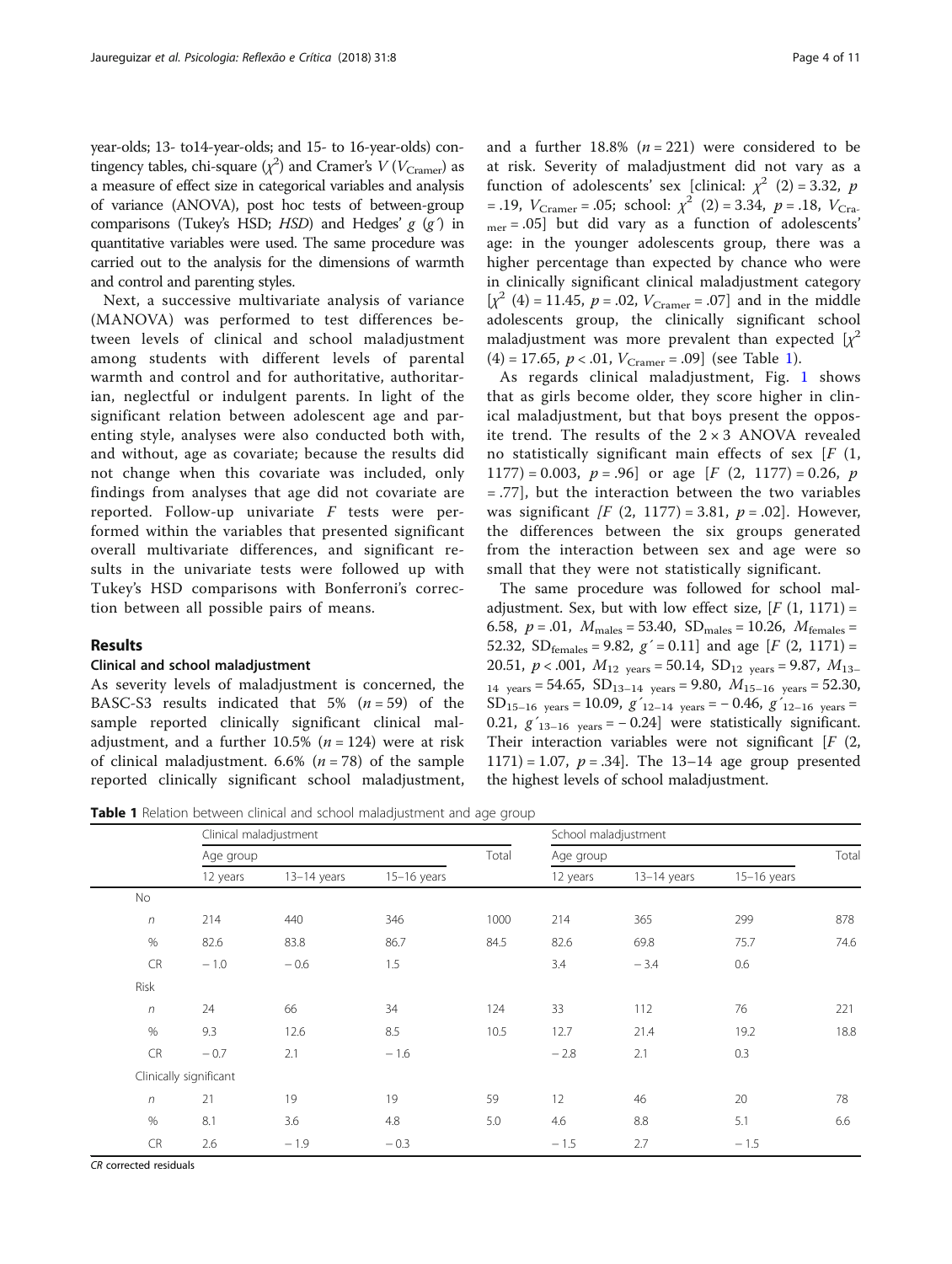<span id="page-4-0"></span>

#### Parenting dimensions and styles

Although there were no significant differences between adolescents' perceptions of their mothers' and fathers' parenting styles and dimensions [warmth:  $F_{\text{Friedman}}(1) = 0.00; p$ = .999; control:  $F_{\text{Friedman}}(1)$  = 0.21;  $p$  = .647; style:  $F_{\text{Friedman}}$  $(1) = 1.33$ ;  $p = .251$  $p = .251$  $p = .251$ , Table 2 shows the results for the parenting styles and dimensions of fathers and mothers, separately, as reported by the students in our study sample.

The analyses show that parenting style did not vary as a function of sex of adolescents [father:  $\chi^2$  (3) = 3.44, p = 0.33,  $V_{Cramer} = .06$ ; mother:  $\chi^2$  (3) = 4.13, p = .25,  $V_{Cramer}$ = .06] but did vary as a function of adolescents' age, with younger adolescents relatively more likely to characterise their parents as indulgent and older adolescents relatively more likely to characterise them as authoritarian [father:  $\chi^2$  (6) = 92.24,  $p < 0.01$ ,  $V_{Cramer} = .22$ ; mother:  $\chi^2$  $(6) = 50.68, p < .01, V<sub>Cramer</sub> = .16$ .

#### Parenting and adolescents' maladjustment

Descriptive analyses (Table [3](#page-6-0)) and MANOVAs (Table [4](#page-6-0)) were performed to test differences between the levels of clinical and school maladjustment among adolescents with parents reported to have high/low warmth and control and different parenting styles.

# Parents' warmth and control and adolescents' maladjustment

The interaction between fathers' warmth and control was not statistically significant; however, the main effects of fathers' warmth and control were significant. Follow-up ANOVA revealed significant differences in clinical maladjustment depending on the father's warmth and control. Adolescents whose fathers had low levels of warmth scored more highly in clinical maladjustment than those with fathers presenting high levels of warmth  $[HSD<sub>Bonfer</sub>]$  $_{\rm roni}$  = 5.24,  $p < .001$ ,  $g' = 0.43$ ]. Similarly, students whose

fathers had low levels of control had higher levels of clinical maladjustment than those whose fathers had higher levels of control  $[HSD_{\text{Bonferroni}} = 3.55, p < .001, g' = 0.27]$ . ANOVAs also indicated that there were significant differences in school maladjustment depending on the father's warmth but there were no such differences with respect to control. Adolescents whose fathers presented low levels of warmth scored higher in school maladjustment than those whose fathers presented high levels of warmth  $[HSD_{\text{Bonfer-}}]$  $_{\rm{roni}} = 4.5, p < .001, g' = 0.43$ .

As for the mothers, the results were similar: the main effects of mothers' warmth and control were significant and the interaction between mothers' warmth and control was not significant. In this case, too, follow-up ANOVAs revealed significant differences in clinical maladjustment depending on the mother's warmth and control and differences in school maladjustment depending only the mother's warmth. Adolescents whose mothers presented low levels of warmth had higher levels of clinical maladjustment  $[HSD_{\text{Bonferroni}} = 5.15, p < .001, g' = 0.45]$  and school maladjustment  $[HSD_{\text{Bonferroni}} = 5.13, p < .001, g' = 0.50].$ Higher levels of clinical maladjustment were also found among the adolescents whose mothers had low levels of control compared to those reporting high levels of maternal control  $[HSD_{\text{Bonferroni}} = 4.10, p < .001, g' = 0.41].$ 

# Parenting styles and adolescents' maladjustment

MANOVA was performed with the scores for school and clinical maladjustment as dependent variables and with the mothers' or fathers' parenting styles as the independent variable. The interaction between the mothers' and fathers' parenting styles was significant but only for clinical maladjustment. The main effects of the mothers' and fathers' parenting styles were found to be significant in all variables.

Follow-up ANOVA and post hoc HSD Tukey with Bonferroni test (see Fig. [2](#page-7-0) and Table [5\)](#page-7-0) for the significant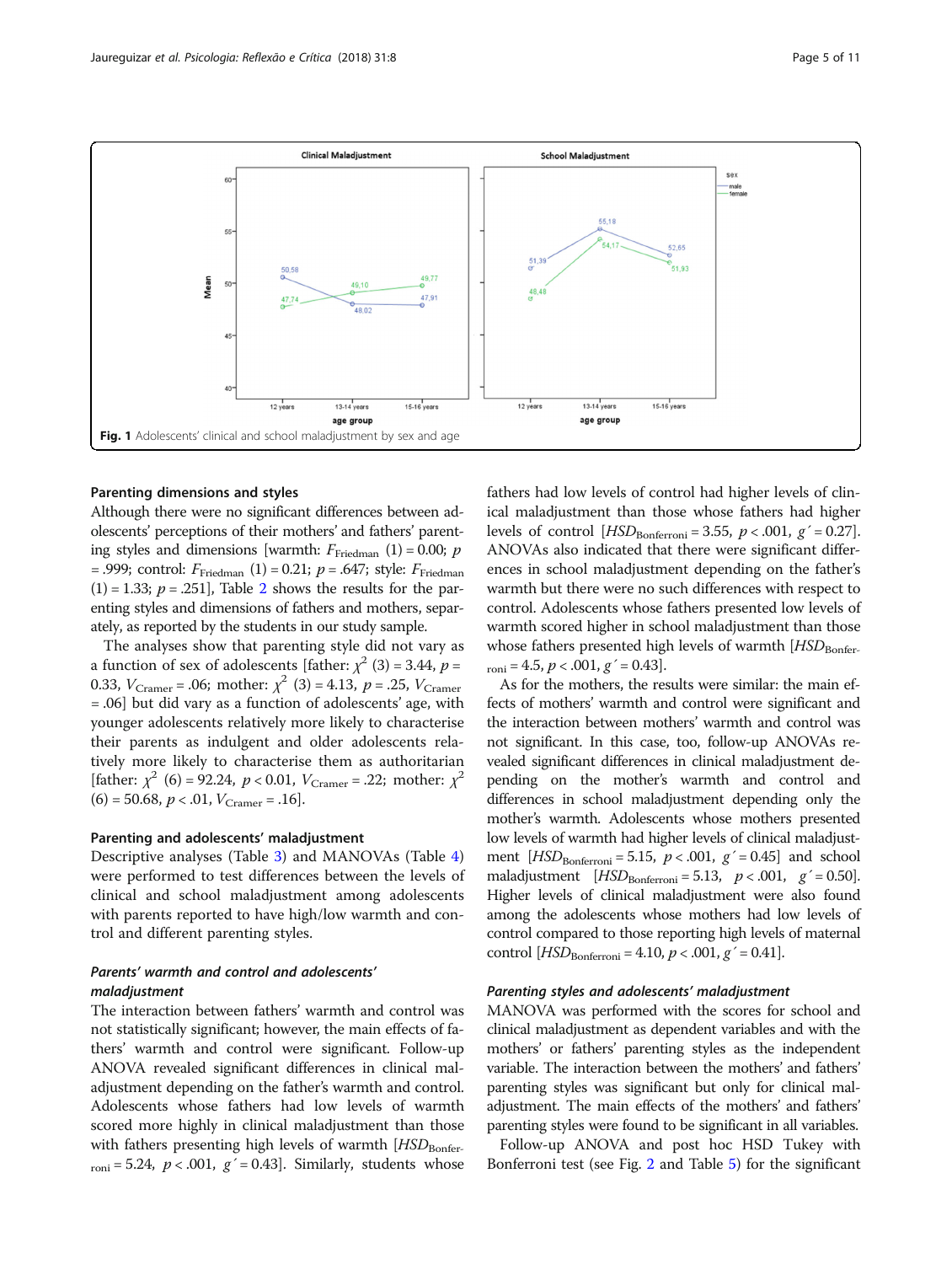<span id="page-5-0"></span>

|                                                                   |               | Table 2 Descriptive results for fathers' and mothers' parenting styles and dimensions |        |                   |                                       |                  |                                        |                 |               |                   |                                        |                  |                 |                                        |                |                                     |
|-------------------------------------------------------------------|---------------|---------------------------------------------------------------------------------------|--------|-------------------|---------------------------------------|------------------|----------------------------------------|-----------------|---------------|-------------------|----------------------------------------|------------------|-----------------|----------------------------------------|----------------|-------------------------------------|
|                                                                   | Authoritative |                                                                                       |        |                   | Indulgent<br>$\overline{\phantom{a}}$ |                  |                                        |                 | Authoritarian |                   |                                        |                  | Neglectful      |                                        |                |                                     |
|                                                                   |               | 12 years 13-14 years 15-16 years Total                                                |        |                   |                                       |                  | 12 years 13-14 years 15-16 years Total |                 |               |                   | 12 years 13-14 years 15-16 years Total |                  |                 | 12 years 13-14 years 15-16 years Total |                |                                     |
| Father                                                            |               |                                                                                       |        |                   |                                       |                  |                                        |                 |               |                   |                                        |                  |                 |                                        |                |                                     |
| $\geq$                                                            | 38            | $\frac{4}{11}$                                                                        | 106    | 258<br>(25.4)     | 95                                    | 117              | 42                                     | 254<br>(25.0)   | $\frac{1}{3}$ | 146               | 130                                    | 307<br>(30.2)    | $\overline{31}$ | $\frac{46}{5}$                         | 130            | 198                                 |
| $(96)$                                                            | (18.1)        | (24.1)                                                                                | (31.7) |                   | (45.2)                                | $(24.7)$         | (12.6)                                 |                 | (14.8)        | (30.9)            | (38.9)                                 |                  | (14.8)          | (30.9)                                 | (38.9)         | (19.5)                              |
| $\mathfrak{S}$                                                    | $-2.7$        | $-0.9$                                                                                | 3.3    |                   | 7.6                                   | $-0.2$           | $-6.4$                                 |                 | $-5.5$        | $\ddot{\theta}$   | 4.2                                    |                  | $-55$           | $\overline{C}$                         | 4.2            |                                     |
| Warmth,<br>M (SD)                                                 |               |                                                                                       |        | 74.58<br>(2.76)   |                                       |                  |                                        | 74.77<br>(2.88) |               |                   |                                        | 58.66<br>(10.07) |                 |                                        |                |                                     |
| $\begin{array}{l} \text{Control,} \\ \text{$M$ (SD)} \end{array}$ |               |                                                                                       |        | 33.60<br>(4.02)   |                                       |                  |                                        | 24.26<br>(2.93) |               |                   |                                        | 34.35<br>(4.55)  |                 |                                        |                | 58.93<br>(10.18)<br>24.14<br>(3.47) |
| Mother                                                            |               |                                                                                       |        |                   |                                       |                  |                                        |                 |               |                   |                                        |                  |                 |                                        |                |                                     |
| $\overline{z}$                                                    | $\frac{4}{6}$ | 127                                                                                   | 113    | 286<br>(27.6)     | 79                                    | 113              | 47                                     | 239<br>(23.1)   | 38            | 151               | 109                                    | 298<br>(28.8)    | 51              | 5                                      | $\overline{7}$ | 213<br>(20.6)                       |
| (%)                                                               | (21.5)        | (26.3)                                                                                | (33.2) |                   | (36.9)                                | (23.4)           | (13.8)                                 |                 | (17.8)        | (31.3)            | (32.1)                                 |                  | (23.8)          | (18.9)                                 | (20.9)         |                                     |
| $\widetilde{\mathbb{G}}$                                          | $-22$         | $-0.8$                                                                                | 2.8    |                   | 5.4                                   | $0.\overline{3}$ | $-49$                                  |                 | $-4.0$        | $\overline{\Box}$ | $\overline{a}$                         |                  | $\tilde{=}$     | $-12$                                  | 0.2            |                                     |
| Warmth,<br>M (SD)                                                 |               |                                                                                       |        | 76.25<br>(2.08)   |                                       |                  |                                        | 76.29<br>(2.04) |               |                   |                                        | 63.73<br>(8.49)  |                 |                                        |                | 63.76<br>(9.01)                     |
| Control,<br>M(SD)                                                 |               |                                                                                       |        | $31.53$<br>(4.43) |                                       |                  |                                        | 22.59           |               |                   |                                        | 32.66<br>(5.06)  |                 |                                        |                | 22.58                               |
|                                                                   |               |                                                                                       |        |                   |                                       |                  |                                        |                 |               |                   |                                        |                  |                 |                                        |                |                                     |

| J                                                                                     |
|---------------------------------------------------------------------------------------|
|                                                                                       |
|                                                                                       |
| 5                                                                                     |
|                                                                                       |
|                                                                                       |
|                                                                                       |
| ĺ                                                                                     |
| $\frac{1}{2}$<br>$\mathbf{r}$                                                         |
|                                                                                       |
|                                                                                       |
|                                                                                       |
|                                                                                       |
| ׇ֚֬֓֡                                                                                 |
|                                                                                       |
|                                                                                       |
|                                                                                       |
|                                                                                       |
|                                                                                       |
|                                                                                       |
|                                                                                       |
|                                                                                       |
| $\frac{1}{2}$                                                                         |
|                                                                                       |
|                                                                                       |
| ì                                                                                     |
|                                                                                       |
|                                                                                       |
|                                                                                       |
|                                                                                       |
|                                                                                       |
|                                                                                       |
|                                                                                       |
|                                                                                       |
|                                                                                       |
|                                                                                       |
|                                                                                       |
|                                                                                       |
|                                                                                       |
|                                                                                       |
|                                                                                       |
|                                                                                       |
| )<br>ג                                                                                |
|                                                                                       |
|                                                                                       |
|                                                                                       |
| ことのことにて てんら こうごうせん てんこうせん こうこうしょう こうこうしょう こうこうしょう こうしょう こうしょう こうしょう こうしょう こうしょう こうしょう |
| ֚֚֬                                                                                   |
|                                                                                       |
|                                                                                       |
|                                                                                       |
|                                                                                       |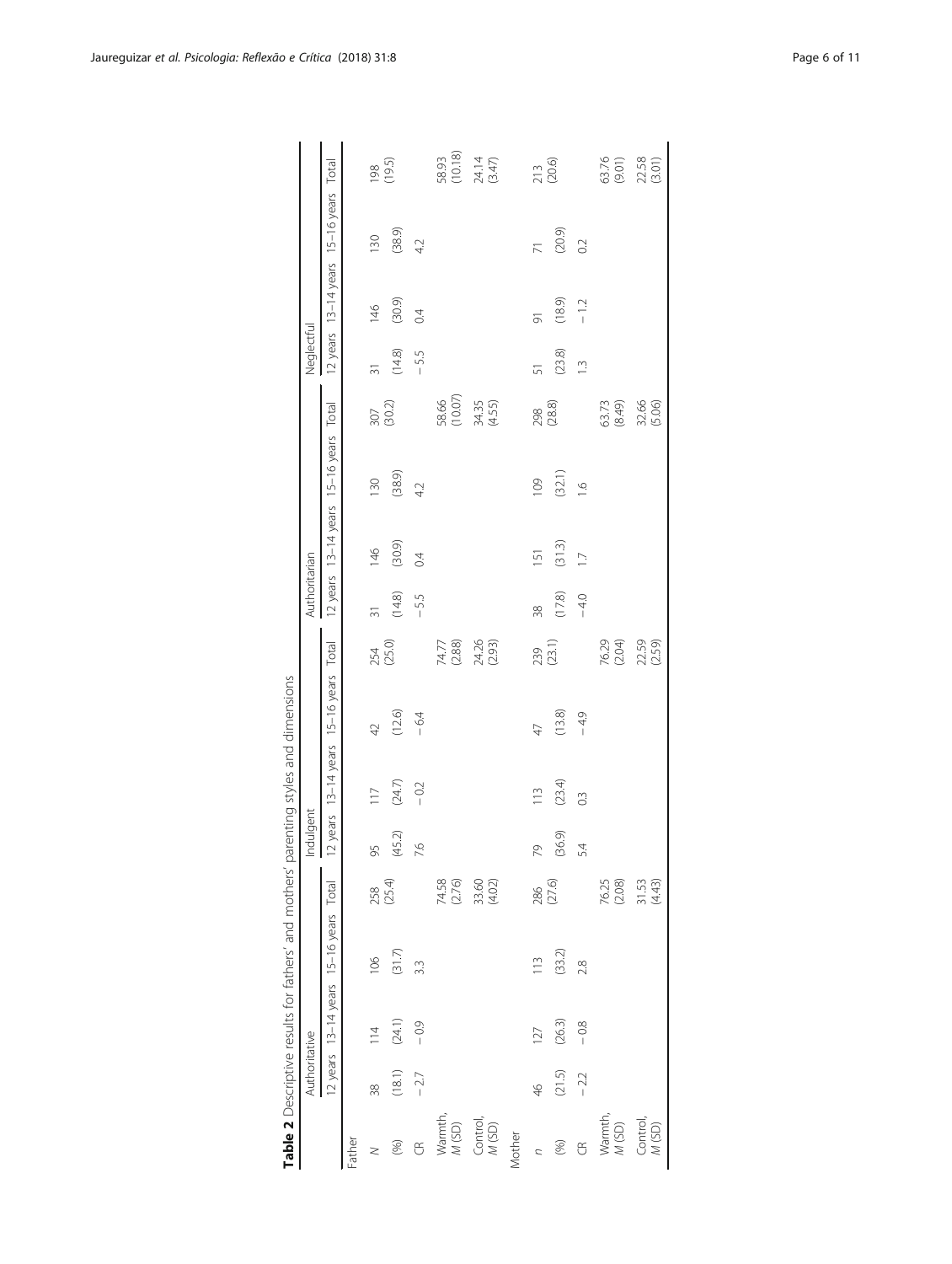|               |       | Clinical maladjustment |     |       | School maladjustment |     |
|---------------|-------|------------------------|-----|-------|----------------------|-----|
|               | M     | <b>SD</b>              | n   | M     | SD                   | n   |
| Father        |       |                        |     |       |                      |     |
| Warmth        |       |                        |     |       |                      |     |
| Low           | 51.46 | 11.61                  | 453 | 54.63 | 9.93                 | 453 |
| High          | 46.67 | 10.44                  | 447 | 50.40 | 9.75                 | 447 |
| Control       |       |                        |     |       |                      |     |
| Low           | 50.77 | 11.82                  | 391 | 52.08 | 9.87                 | 391 |
| High          | 47.78 | 10.71                  | 509 | 52.88 | 10.20                | 509 |
| Style         |       |                        |     |       |                      |     |
| Authoritative | 45.49 | 10.11                  | 232 | 50.75 | 10.09                | 232 |
| Indulgent     | 47.93 | 10.65                  | 215 | 50.03 | 9.38                 | 215 |
| Authoritarian | 49.70 | 10.83                  | 277 | 54.66 | 9.96                 | 277 |
| Neglectful    | 54.23 | 12.26                  | 176 | 54.58 | 9.90                 | 176 |
| Mother        |       |                        |     |       |                      |     |
| Warmth        |       |                        |     |       |                      |     |
| Low           | 51.51 | 11.81                  | 456 | 54.95 | 9.70                 | 456 |
| High          | 46.59 | 10.16                  | 444 | 50.04 | 9.82                 | 444 |
| Control       |       |                        |     |       |                      |     |
| Low           | 51.15 | 11.69                  | 395 | 52.71 | 9.75                 | 395 |
| High          | 46.52 | 10.76                  | 505 | 52.39 | 10.30                | 505 |
| Style         |       |                        |     |       |                      |     |
| Authoritative | 45.64 | 9.84                   | 243 | 49.82 | 9.75                 | 243 |
| Indulgent     | 47.73 | 10.45                  | 201 | 50.31 | 9.93                 | 201 |
| Authoritarian | 49.15 | 11.30                  | 262 | 54.77 | 10.25                | 262 |
| Neglectful    | 54.70 | 11.77                  | 194 | 55.21 | 8.92                 | 194 |

<span id="page-6-0"></span>Table 3 Descriptive results for maladjustment by fathers' and mothers' parenting dimensions and styles

interaction showed that students with neglectful mothers and authoritative fathers presented the highest levels of clinical maladjustment, followed by those with other combinations of neglectful styles, authoritarian, indulgent and finally authoritative styles. No statistically significant differences were found between combinations of fathers' and mothers' indulgent and authoritative styles, or between neglectful and authoritarian combinations.

Follow-up ANOVA indicated that the effects of both mothers' and fathers' parenting styles were significant for school maladjustment. The results for mothers' and fathers' parenting styles were in the same line. The post hoc with Bonferroni correction tests revealed statistically significant differences between neglectful/authoritarian and indulgent/authoritative families; the students from neglectful and authoritarian families presented highest levels of school maladjustment [father:  $\text{DHS}_{\text{neglectful}}$  vs in- $_{\text{dulgent}}$  = 4.50,  $p < .001$ ,  $g' = 0.44$ , DHS<sub>neglectful vs authoritative</sub> = 3.83,  $p = .001$ ,  $g' = 0.38$ , DHS<sub>authoritarian vs indulgent</sub> = 4.63,  $p < .001$ ,  $g' = 0.41$ , DHS<sub>authoritarian vs authoritative</sub>

Table 4 Results of multivariate and univariate analyses of variance for maladjustment

|                         | F     | DF      | р       |
|-------------------------|-------|---------|---------|
| Father' dimensions      |       |         |         |
| Warmth                  | 34.74 | 2, 924  | < 0.001 |
| Clinical maladjustment  | 52.18 | 1,925   | < .001  |
| School maladjustment    | 46.51 | 1,925   | < .001  |
| Control                 | 15.98 | 2,924   | < .001  |
| Clinical maladjustment  | 24.00 | 1,925   | < .001  |
| School maladjustment    | 0.26  | 1,925   | .612    |
| Warmth $\times$ control | 0.98  | 2,924   | .373    |
| Mother' dimensions      |       |         |         |
| Warmth                  | 41.71 | 2,945   | < .001  |
| Clinical maladjustment  | 51.96 | 1,946   | < .001  |
| School maladjustment    | 64.94 | 1,946   | < .001  |
| Control                 | 18.34 | 2,945   | < .001  |
| Clinical maladjustment  | 32.94 | 1,946   | < .001  |
| School maladjustment    | 0.30  | 1,946   | .582    |
| Warmth $\times$ control | 2.33  | 2,945   | .098    |
| Styles                  |       |         |         |
| Father                  | 4.06  | 6, 1768 | < 0.001 |
| Clinical maladjustment  | 5.66  | 3,884   | .001    |
| School maladjustment    | 3.60  | 3,884   | .013    |
| Mother                  | 8.00  | 6, 1768 | < .001  |
| Clinical maladjustment  | 14.98 | 3,884   | < .001  |
| School maladjustment    | 5.05  | 3,884   | .002    |
| Father $\times$ mother  | 1.81  | 6, 1768 | .020    |
| Clinical maladjustment  | 2.49  | 9,884   | .008    |
| School maladjustment    | 1.39  | 9,884   | .186    |

3.90,  $p < .001$ ,  $g' = 0.32$ ; mother: DHS<sub>neglectful vs indulgent</sub> = 4.90,  $p < .001$ ,  $g' = 0.52$ , DHS<sub>neglectful vs authoritative</sub> = 5.39,  $p < .001$ ,  $g' = 0.57$ , DHS<sub>authoritarian vs indulgent</sub> = 4.46,  $p$  $< .001, g' = 0.44, \text{ DHS}_{\text{authoritarian}}$  vs authoritative = 4.95, p  $<$  0.01,  $g'$  = 0.49]. No significant differences were found between neglectful and authoritarian families [father: DHS =  $-0.08$ ,  $p = .999$ ; mother: DHS = 0.44,  $p = .964$ ], or between indulgent and authoritative families [father: DHS =  $-0.73$ ,  $p = .859$ ; mother: DHS = 0.40,  $p = .952$ ], in this respect.

# **Discussion**

This study was conducted to analyse the relationships between adolescents' adjustment (clinical and school) and parenting styles using two dimension (warmth and control) and four typologies (authoritarian, authoritative, negligent and indulgent), with a sample of Spanish adolescent students.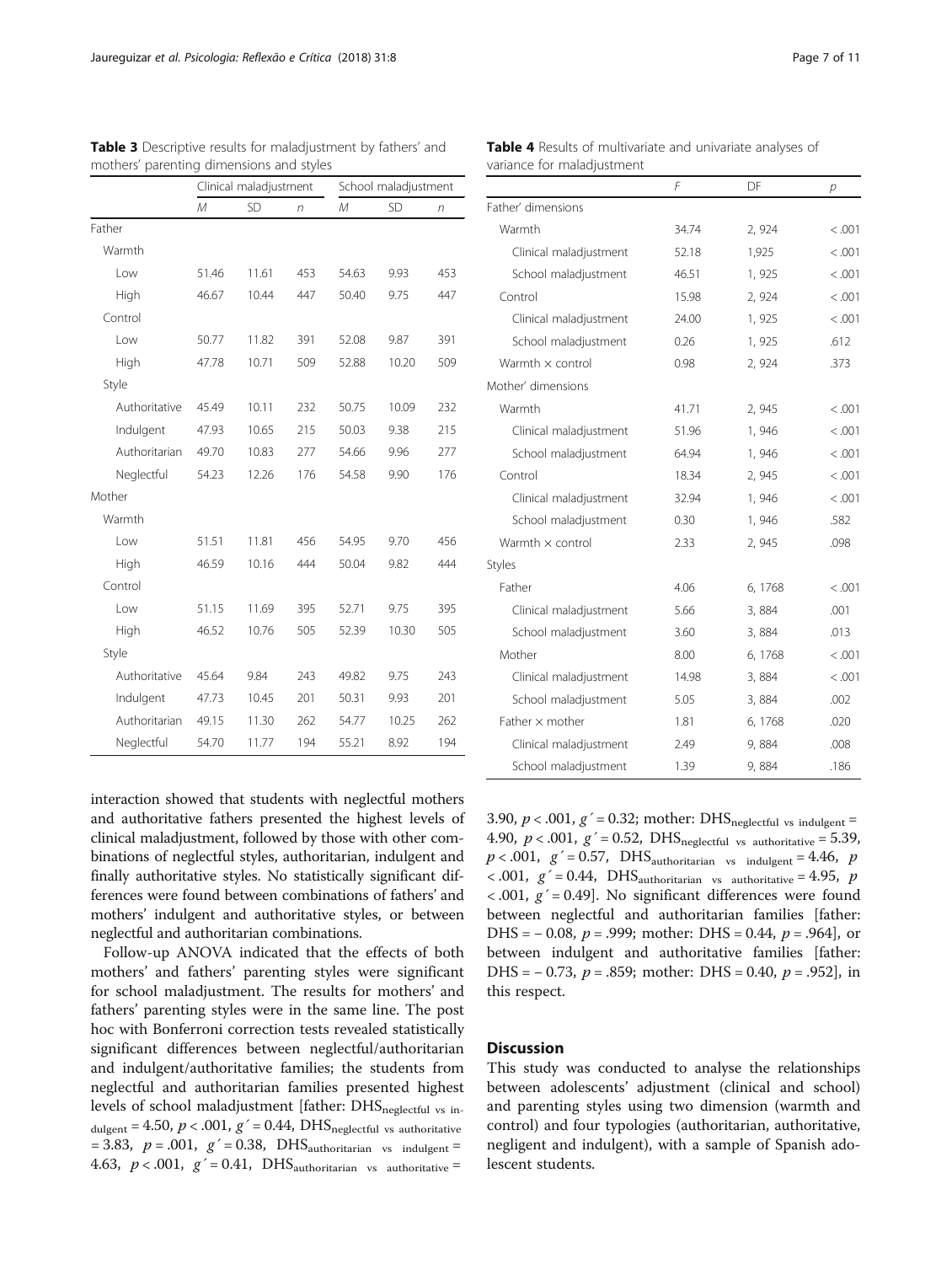<span id="page-7-0"></span>

Severity levels of clinical and school maladjustment were explored, and approximately 5% of the adolescents were found to have clinically significant adjustment problems, a finding that is in line with the previous studies (Donaldson et al., [2014;](#page-9-0) Merikangas et al., [2010\)](#page-9-0). One of the strong points of the BASC-S3 is that clinically significant and at-risk results are obtained, so that early intervention can be made to help adolescents who are at risk of clinical or school maladjustment. The results of the present study highlight the need to take into account adolescents who may be at risk of maladjustment, because the

Table 5 Descriptives and differences between sub-groups in clinical maladjustment

| Father'style  | Mother'style  | М     | <b>SD</b> | Ν   |        | Sub-group      |      |      |
|---------------|---------------|-------|-----------|-----|--------|----------------|------|------|
|               |               |       |           |     | 1      | $\mathfrak{D}$ | 3    | 4    |
| Authoritative | Authoritative | 43.49 | 8.67      | 155 | $*$    |                |      |      |
| Indulgent     | Authoritarian | 43.64 | 10.97     | 14  | $*$    |                |      |      |
| Authoritative | Authoritarian | 46.27 | 9.64      | 37  | $*$    | ⋇              |      |      |
| Indulgent     | Authoritative | 47.32 | 10.04     | 37  | $*$    | ¥              |      |      |
| Indulgent     | Indulgent     | 47.33 | 10.53     | 135 | $\ast$ | ⋇              |      |      |
| Authoritarian | Authoritarian | 49.07 | 11.10     | 162 | $*$    | ⋇              | $*$  |      |
| Authoritarian | Neglectful    | 51.93 | 9.99      | 56  |        | ⋇              | $*$  |      |
| Indulgent     | Neglectful    | 53.17 | 10.42     | 30  |        | ⋇              | $*$  | ¥    |
| Neglectful    | Neglectful    | 55.83 | 12.81     | 89  |        |                | $*$  | ₩    |
| Authoritative | Neglectful    | 59.95 | 11.84     | 19  |        |                |      | ₩    |
| р             |               |       |           |     | .377   | .117           | .135 | .132 |

Note: \*belongs to the subgroup

percentages obtained are far from negligible (10.5% for clinical maladjustment and 18.8% for school maladjustment). Moreover, age but not sex was relevant to severity levels for adolescents' adjustment problems. Younger adolescents were more prone than others to suffer clinically significant clinical maladjustment and middle adolescents to suffer risk for school maladjustment and clinically significant school maladjustment. In contrast, when analysing the scores, statistically significant effect of the sex and age group interaction on the clinical maladjustment and main effect of sex—with low effect size—and age on school maladjustment were found. Thus, as girls become older, they score higher in clinical maladjustment, but boys present the opposite trend. Many previous studies have reported higher levels of emotional problems among adolescent girls than boys (Compas, Connor-Smith, & Jaser, [2004](#page-9-0); Waite & Creswell, [2014](#page-10-0)), probably because they are more sensitive to the typical changes of adolescence as these changes come over (and possibly, also, due to greater social pressures). On the contrary, boys are more prone to school maladjustment, which is in line with previous findings (Holden, [2002;](#page-9-0) Lam et al., [2012\)](#page-9-0). Although externalising problems have been understood as stable over the course of development (Li et al., [2017\)](#page-9-0), the present study found the 13–14 age group as the one with highest levels of school maladjustment, maybe because it is also related with a level change in Spanish Education (from Primary to Secondary Education).

The next aim of our study was to analyse the parenting dimensions and styles of fathers and mothers separately,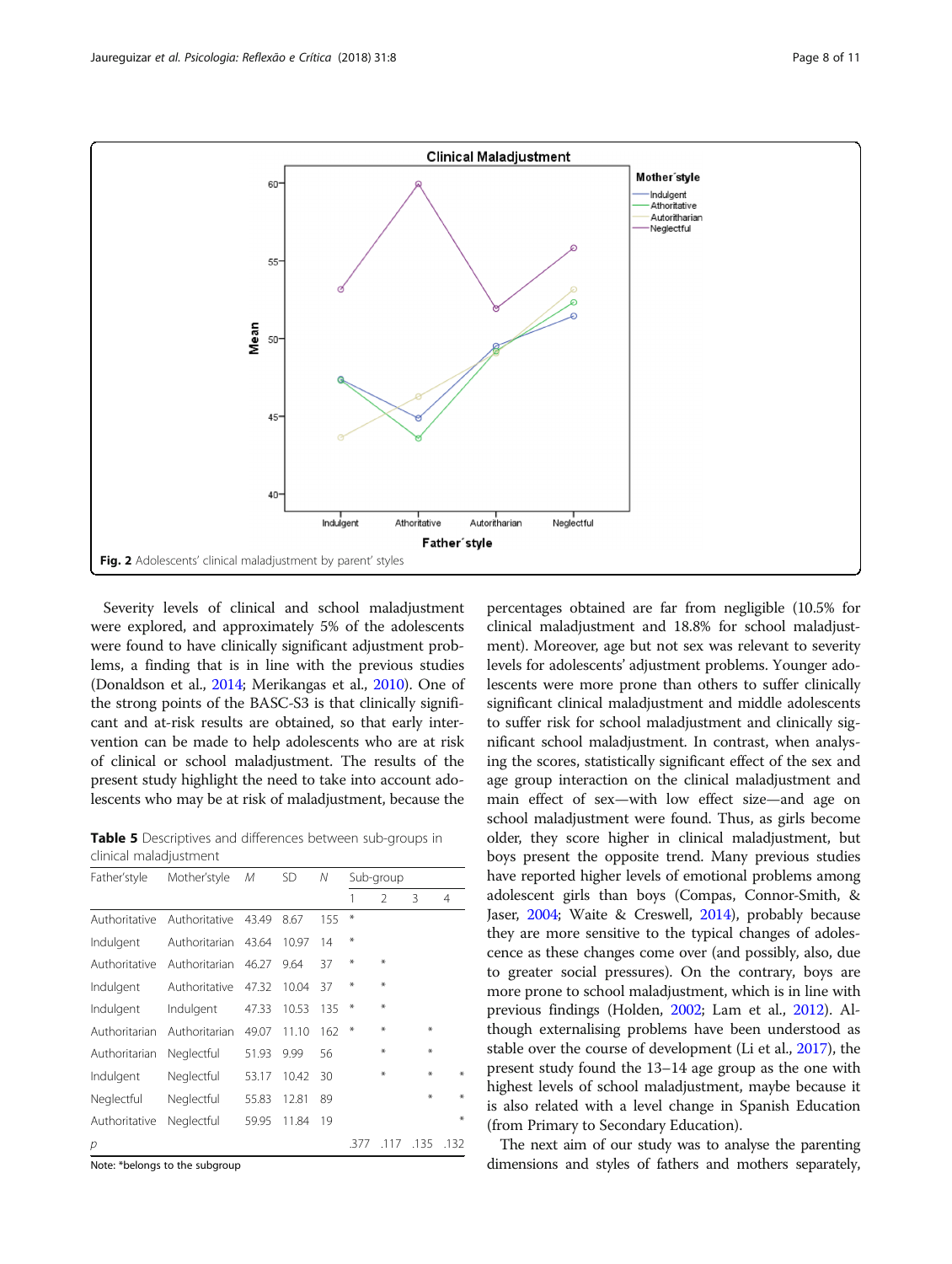according to their adolescent children's perceptions. One of the main conclusions drawn is that, as concluded by Sheeber et al. [\(2007\)](#page-10-0), there were no significant differences between adolescents' perceptions of their mothers' and fathers' dimensions and parenting styles, which contradicts the results of other studies (Hoeve et al., [2009;](#page-9-0) McKinney et al., [2008\)](#page-9-0).

To obtain more detailed information about parenting, we analysed the two main dimensions of parenting (warmth and control). Hypothesis 1 was confirmed, with our results showing that adolescent maladjustment was most likely to occur when adolescents perceived low warmth and acceptance from their parents. The results showed, too, that only fathers' and mothers' warmth was significantly associated with school maladjustment (parental control was non-significant): thus, low warmth was related to higher levels of school maladjustment. These results coincide with previous findings about parenting styles, reinforcing the idea that no significant differences arise between indulgent and authoritative families as regards school maladjustment; what really matters is the parents' level of warmth. On the other hand, the results for clinical maladjustment argue in favour of an authoritative parenting style, with higher levels of warmth and control being related to lower levels of clinical maladjustment. In this case, therefore, parental control is an important factor, and so hypothesis 2 (that adolescent maladjustment is more likely to occur when adolescents perceive low control and supervision from their parents) was partially confirmed, being true for clinical but not for school maladjustment.

The analysis of the relationship between parenting styles and clinical maladjustment revealed that the interaction between the mothers' and fathers' parenting styles was significant; the highest level of maladjustment was presented for the students with neglectful mothers and authoritative fathers, followed by other combinations for neglectful mothers. In the case of school maladjustment, revealed similar results for mothers and fathers, but with higher effect sizes associated in the case of different mothers' parenting styles. Adolescents' perceptions of neglectful or authoritarian fathers and mothers is related to higher levels of maladjustment, while perceptions of authoritative or indulgent fathers and mothers is related to lower levels of maladjustment. No significant differences were found between indulgent and authoritative families or between neglectful or authoritarian, which indicates that these two parenting styles have similar effects on adolescents, as suggested by previous studies conducted in Spain (Gámez-Guadix et al., [2012](#page-9-0); García & Gracia, [2009;](#page-9-0) López-Romero et al., [2012](#page-9-0)). These results corroborate our hypothesis 3 and highlight the positive effect of high levels of parental warmth (present in indulgent and authoritative families).

It seems that in the Spanish culture, a high level of affection (present in both the authoritative and the indulgent styles) is considered very important, and that these styles are distinguished by the level of imposition or coercive control exerted (Musitu & García, [2004\)](#page-10-0). By contrast, other authors argue that superior outcomes are achieved by the authoritative style of parenting, in all cultures (see, for example, Sorkhabi, [2005](#page-10-0); Steinberg et al., [2006\)](#page-10-0). In view of these conflicting outlooks, further study is needed of the relationship between children's adjustment/maladjustment and parenting styles, in different cultural contexts.

# Conclusions

In summary, these results are not as conclusive as other studies conducted in Spain, which have argued that the indulgent style of parenting is "optimum" (Esteve, [2005](#page-9-0); García & Gracia, [2009](#page-9-0), [2010](#page-9-0)). Following the ideas of Steinberg [\(2001\)](#page-10-0), we find that authoritative families seem to be especially important for adolescents' emotional well-being; besides the importance of the positive expression of affect and support provided by such parents, it is also important to set limits and establish structures for children to facilitate their development of self-regulatory skills.

Finally, the limits of the study must be taken into account. Its cross-sectional design and reliance on self-reporting by adolescents mean that the results obtained should be interpreted with caution. Moreover, causal conclusions cannot be drawn. Although studies show that adolescents' perceptions of their mothers' and fathers' parenting styles yield reliable results (Baumrind, [1991](#page-9-0); Lamborn et al., [1991](#page-9-0); Steinberg, Lamborn, Darling, Mounts, & Dornbusch, [1994](#page-10-0)), it would nevertheless be interesting to compare these results with the views of the parents concerned. Lastly, a better understanding is needed of the relationship between parenting and adolescents' levels of personal adjustment in different cultures, to identify the aspects of parental socialisation that are determinant factors in children's psychosocial development.

#### Acknowledgements

Not applicable.

#### Funding

Research Project was sponsored by the University of the Basque Country (Spain), with grant number EHU 11/16 and PPG17/31.

#### Availability of data and materials

Data will not be deposited in any publicly available repositories, but will be shared if asked directly to the authors.

#### Authors' contributions

All the authors of the manuscript have contributed to it in a meaningful way. JJ and EB designed the study, acquired all the data and conducted the literature review. MG and PB analysed the data. All the authors contributed to writing the manuscript. The manuscript has been reviewed by all authors, and they have given their approval of the version to be published.

#### Competing interests

The authors declare that they have no competing interests.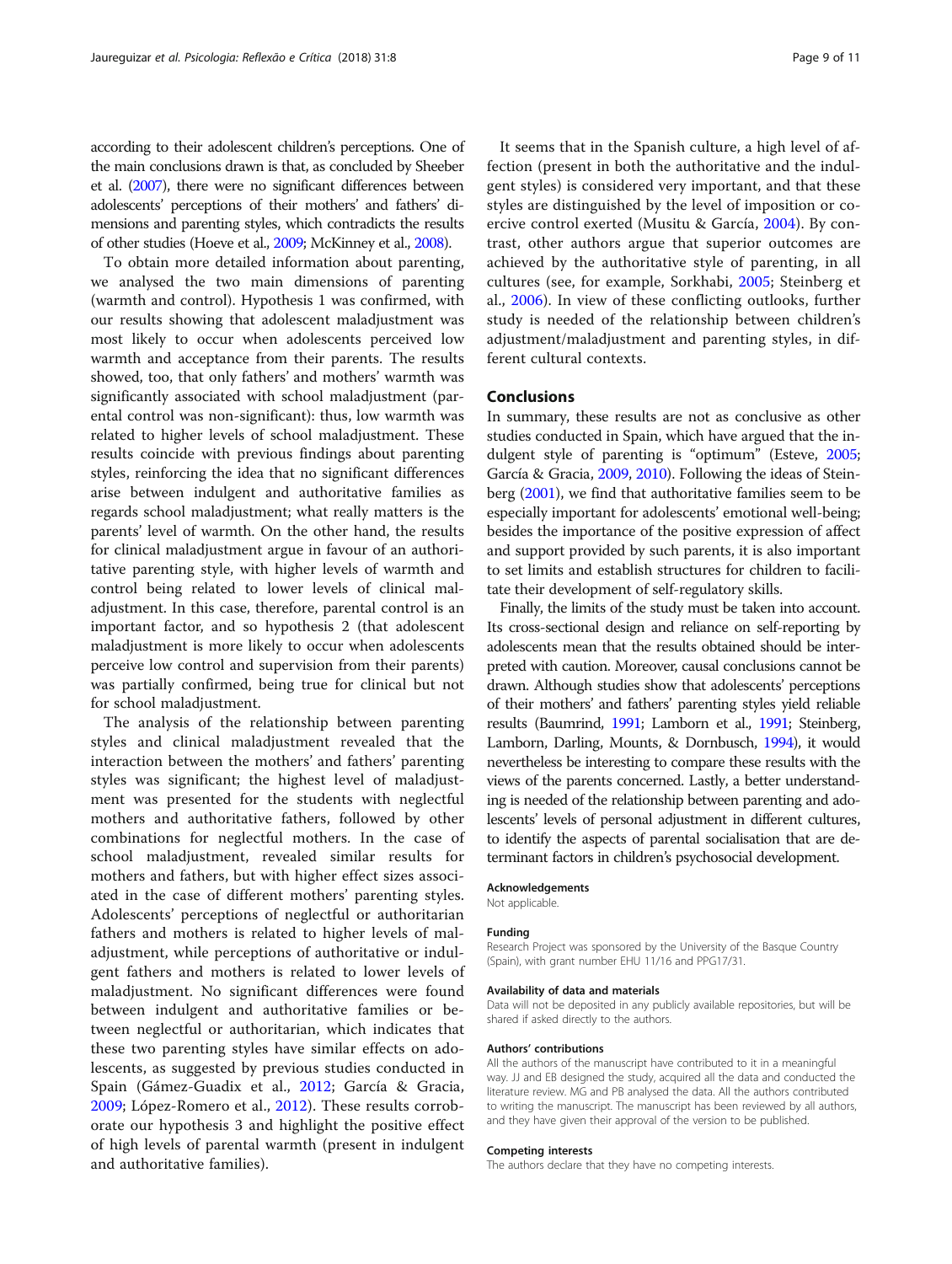#### <span id="page-9-0"></span>Author details

<sup>1</sup>Department of Developmental and Educational Psychology, Faculty of Education of Bilbao, University of the Basque Country (Spain), Barrio Sarriena s/n, 48940 Leioa, Spain. <sup>2</sup>Department of Developmental and Educational Psychology, Faculty of Education, Philosophy and Anthropology (Donostia– San Sebastián), University of the Basque Country (Spain), Plaza Oñati 3, 20018 Donostia–San Sebastián, Spain. <sup>3</sup>Research Unit of Primary Attention (Bizkaia), Basque Health Service-Osakidetza, C/ Luis Power, 18, 4, 48014 Bilbao, Spain. <sup>4</sup>Department of Personality, Assessment and Psychological Treatments, Faculty of Psychology, University of the Basque Country, Avda Tolosa 70, 20018 Donostia–San Sebastian, Spain.

#### Received: 9 January 2018 Accepted: 22 February 2018 Published online: 07 March 2018

#### References

- Adalbjarnardottir, S., & Hafsteinsson, L. G. (2001). Adolescents' perceived parenting styles and their substance use: Concurrent and longitudinal analyses. Journal of Research on Adolescence, 11, 401–423 [https://doi.org/10.1111/1532-7795.00018.](https://doi.org/10.1111/1532-7795.00018)
- Barber, B. K. (1996). Parental psychological control: Revisiting a neglected construct. Child Development, 67, 3296–3319 [https://doi.org/10.2307/1131780.](https://doi.org/10.2307/1131780)
- Barber, B. K., Stolz, H. E., & Olsen, J. A. (2005). Parental support, psychological control, and behavioral control: Assessing relevance across time, culture, and method. Monographs of the Society for the Research in Child Development, 70, 1–137 [https://doi.org/10.1111/j.1540-5834.2005.00365.x.](https://doi.org/10.1111/j.1540-5834.2005.00365.x)

Baumrind, D. (1991). Effective parenting during the early adolescent transition. In P. A. Cowan (Ed.), Family transitions, (pp. 111–163). Hillsdale, NJ: Lawrence Erlbaum Associates.

Baumrind, D. (1997). The discipline encounter: Contemporary issues. Aggression and Violent Behavior, 2, 321–335 [https://doi.org/10.1016/S1359-1789\(97\)00018-9.](https://doi.org/10.1016/S1359-1789(97)00018-9)

Calafat, A., García, F., Juan, M., Becoña, E., & Fernández-Hermida, J. R. (2014). Which parenting style is more protective against adolescent substance use? Evidence within the European context. Drug and Alcohol Dependence, 138, 185–192 <https://doi.org/10.1016/j.drugalcdep.2014.02.705>.

- Compas, B. E., Connor-Smith, J., & Jaser, S. S. (2004). Temperament, stress reactivity, and coping: Implications for depression in childhood and adolescence. Journal of Clinical Child & Adolescent Psychology, 33, 21–31 [https://doi.org/10.1207/S15374424JCCP3301\\_3](https://doi.org/10.1207/S15374424JCCP3301_3).
- Coolican, H. (1994). Research methods and statistics in psychology, (2nd ed., ). London: Hodder &Stoughton.
- Darling, N., & Steinberg, L. (1993). Parenting style as context: An integrative model. Psychological Bulletin, 113, 487–496 <https://doi.org/10.1037/0033-2909.113.3.487>.
- Donaldson, A. E., Gordon, M. S., Melvin, G. A., Barton, D. A., & Fitzgerald, P. B. (2014). Addressing the needs of adolescents with treatment resistant depressive disorders: A systematic review of rTMS. Brain Stimulation, 7(1), 7– 12 <https://doi.org/10.1016/j.brs.2013.09.012>.
- Esteve, J. V. (2005). Estilos parentales, clima familiar y autoestima física en adolescentes [parenting styles, family climate and adolescents' physical selfesteem]. University of Valencia, Spain: Unpublished doctoral thesis.
- Fuentes, M. C., García, J. F., Gracia, E., & Lila, M. (2011). Autoconcepto y ajuste psicosocial en la adolescencia [self-concept and psychosocial adjustment in adolescence]. Psicothema, 23, 7–12.
- Gámez-Guadix, M., Jaureguizar, J., Almendros, C., & Carrobles, J. A. (2012). Estilos de socialización familiar y violencia de hijos a padres en población española [parenting styles and child to parent violence in Spanish population]. Psicología Conductual/Behavioral Psychology, 20, 585–602.

Garber, J., Robinson, N. S., & Valentiner, D. P. (1997). The relation between parenting and adolescent depression: Self-worth as a mediator. Journal of Adolescent Research, 12, 12–33 <https://doi.org/10.1177/0743554897121003>.

- García, F., & Gracia, E. (2009). Is always authoritative the optimum parenting style? Evidence from Spanish families. Adolescence, 44, 101–131.
- García, F., & Gracia, E. (2010). ¿Qué estilo de socialización parental es el idóneo en España? Un estudio con niños y adolescentes de 10 a 14 años [what is the optimum parental socialisation style in Spain. A study with children and adolescents aged 10-14 years]. Infancia y Aprendizaje: Journal for the Study of Education and Development, 33, 365–384 [https://doi.org/10.1174/021037010792215118.](https://doi.org/10.1174/021037010792215118)
- Gerard, J. M., & Booth, M. Z. (2015). Family and school influences on adolescents' adjustment: The moderating role of youth hopefulness and aspirations for the future. Journal of Adolescence, 44, 1–16 <https://doi.org/10.1016/j.adolescence.2015.06.003>.
- González, J., Fernández, S., Pérez, E., & Santamaría, P. (2004). Adaptación española del sistema de evaluación de la conducta en niños y adolescentes: BASC [Spanish adaptation of the Behavior Assesment System for Children: BASC]. Madrid: TEA Ediciones.
- Heaven, P. C., Newbury, K., & Mak, A. (2004). The impact of adolescent and parental characteristics on adolescent levels of delinquency and depression. Personality and Individual Differences, 36, 173–185 [https://doi.org/10.1016/S0191-8869\(03\)00077-1](https://doi.org/10.1016/S0191-8869(03)00077-1).
- Heider, D., Matschinger, H., Bernet, S., Alonso, J., & Angermeyer, M. (2006). Relationship between parental bonding and mood disorder in six European countries. Psychiatry Research, 143, 89–98 <https://doi.org/10.1016/j.psychres.2005.08.015>.
- Hoeve, M., Dubas, J. S., Eichelsheim, V. I., van der Laan, P. H., Smeenk, W., & Gerris, J. R. (2009). The relationship between parenting and delinquency: A meta-analysis. Journal of Abnormal Child Psychology, 37, 749–775 [https://doi.org/10.1007/s10802-009-9310-8.](https://doi.org/10.1007/s10802-009-9310-8)
- Holden, C. (2002). Contributing to the debate: The perspectives of children on gender, achievement and literacy. Journal of Educational Enquiry, 3, 97–110.
- Im-Bolter, N., Zadeh, Z. Y., & Ling, D. (2013). Early parenting beliefs and academic achievement: The mediating role of language. Early Child Development and Care, 183, 1811–1826 <https://doi.org/10.1080/03004430.2012.755964>.
- Jacobson, K. C., & Crockett, L. J. (2000). Parental monitoring and adolescent adjustment: An ecological perspective. Journal of Research on Adolescence, 10, 65–97 [https://doi.org/10.1207/SJRA1001\\_4](https://doi.org/10.1207/SJRA1001_4).
- Jaureguizar, J., Bernaras, E., Ibabe, M. I., & Sarasa, M. (2012). Scholar, clinical and emotional maladjustment in 8-12 school-age children: Adaptation of the selfreport version of the behavior assessment system for children (BASC-S2) to the Basque-speaking population. Revista de Psicodidáctica/Journal of Psychodidactics, 17, 415–439 [https://doi.org/10.1387/RevPsicodidact.2982.](https://doi.org/10.1387/RevPsicodidact.2982)
- Jaureguizar, J., Ibabe, I., & Strauss, M. A. (2013). Violent and prosocial behavior by adolescents toward parents and teachers in a community sample. Psychology in the Schools, 50, 451–470 <https://doi.org/10.1002/pits.21685>.
- Johnson, L. E., & Greenberg, M. T. (2013). Parenting and early adolescent internalizing: The importance of teasing apart anxiety and depressive symptoms. Journal of Early Adolescence, 33, 201–226 [https://doi.org/](https://doi.org/10.1177/0272431611435261) [10.1177/0272431611435261](https://doi.org/10.1177/0272431611435261).
- Kerr, M., & Stattin, H. (2000). What parents know, how they know it, and several forms of adolescent adjustment: Further support for a reinterpretation of monitoring. Developmental Psychology, 36, 366–380 <https://doi.org/10.1037/0012-1649.36.3.366>.
- Kritzas, N., & Grobler, A. A. (2005). The relationship between perceived parenting styles and resilience during adolescence. Journal of Child and Adolescent Mental Health, 17, 1–12 <https://doi.org/10.2989/17280580509486586>.
- Lam, S., Jimerson, S., Kikas, E., Cefai, C., Veiga, F. H., Nelson, B., … Zollneritsch, J. (2012). Do boys and girls perceive themselves as equally engaged in school? The results of an international study from 12 countries. Journal of School Psychology, 50, 77–94 <https://doi.org/10.1016/j.jsp.2011.07.004>.
- Lamborn, S. D., Mounts, N. S., Steinberg, L., & Dornbusch, S. M. (1991). Patterns of competence and adjustment among adolescents from authoritative, authoritarian, indulgent, and neglectful families. Child Development, 62, 1049– 1065 [https://doi.org/10.2307/1131151.](https://doi.org/10.2307/1131151)
- Lengua, L. J., & Kovacs, E. A. (2005). Bidirectional associations between temperament and parenting and the prediction of adjustment problems in middle childhood. Applied Developmental Psychology, 26, 21–38 [https://doi.org/10.1016/j.appdev.2004.10.001.](https://doi.org/10.1016/j.appdev.2004.10.001)
- Li, M., Johnson, S. B., Musci, R. J., & Riley, A. W. (2017). Perceived neighborhood quality, family processes, and trajectories of child and adolescent externalizing behaviors in the United States. Social Science & Medicine, 192, 152–161 [https://doi.org/10.1016/j.socscimed.2017.07.027.](https://doi.org/10.1016/j.socscimed.2017.07.027)
- López-Romero, L., Romero, E., & Villar, P. (2012). Relationships between parenting styles and psychopathic traits in childhood. Psicología Conductual/Behavioral Psychology, 20, 603–623.
- Maccoby, E. E., & Martin, J. A. (1983). Socialization in the context of the family: Parent–child interaction. In P. H. Mussen (Ed.), Handbook of child psychology, (vol. 4, pp. 1–101). New York: Wiley.
- McKinney, C., Donnelly, R., & Renk, K. (2008). Perceived parenting, positive and negative perceptions of parents, and late adolescent emotional adjustment. Child and Adolescent Mental Health, 13, 66–73 <https://doi.org/10.1111/j.1475-3588.2007.00452.x>.
- Merikangas, K. R., He, J. P., Burstein, M., Swanson, S. A., Avenevoli, S., Cui, L., … Swendsen, J. (2010). Lifetime prevalence of mental disorders in U.S. adolescents: Results from the national comorbidity survey replication-adolescent supplement (NCS-A). Journal of the American Academy of Child and Adolescent Psychiatry, 49, 980–989 <https://doi.org/10.1016/j.jaac.2010.05.017>.